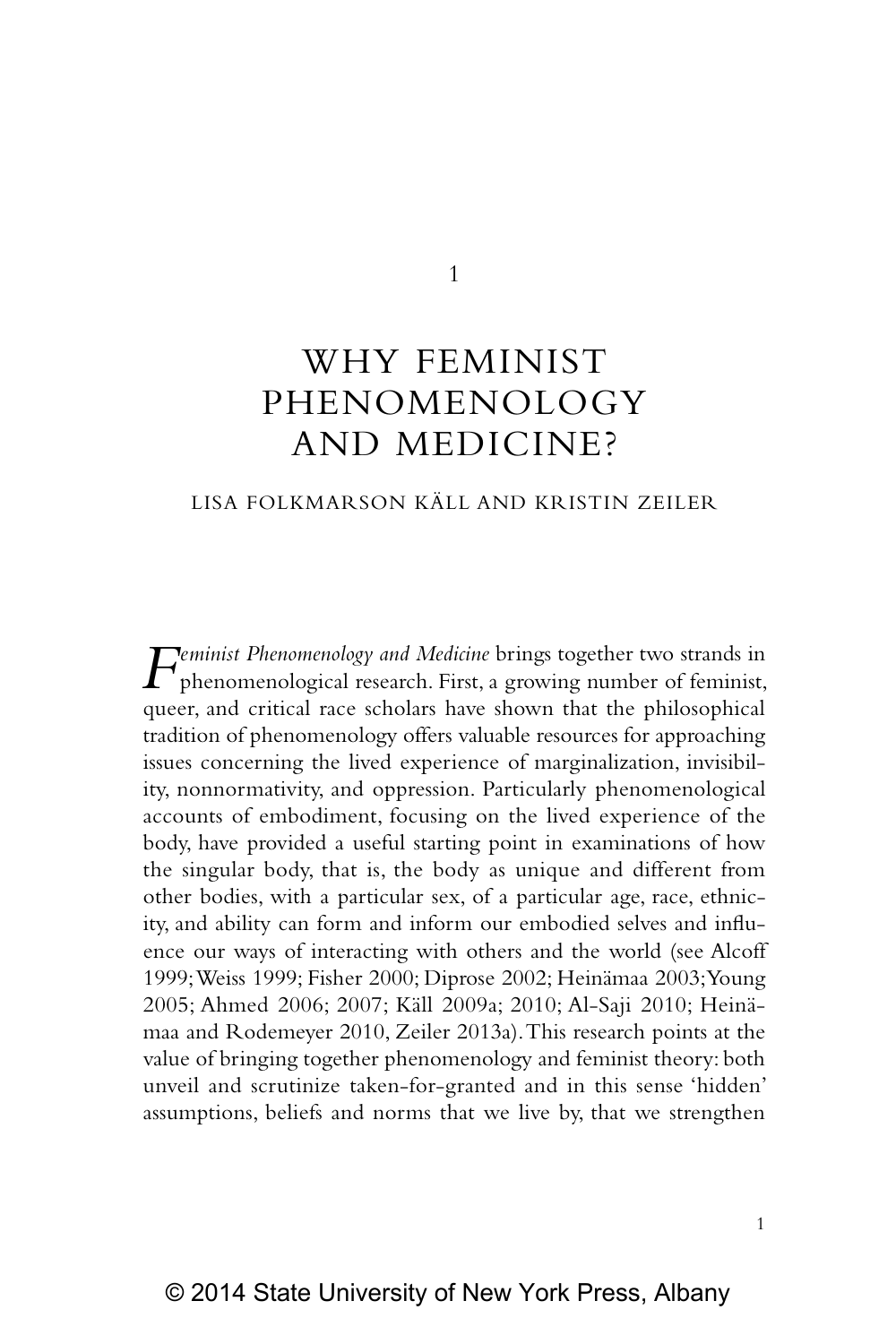by repeated actions and that we also resist, challenge and question. Furthermore, and beyond a feminist application of phenomenology, feminist phenomenology provides ways of deepening the phenomenological framework by asking questions of how experiences of, for instance, sexuality, sexual difference, pregnancy, birth, race, ethnicity, etc. inform phenomenology as a philosophical project (Schües 1997; Alcoff 2000; Oksala 2004, 2006; Heinämaa 2012). Second, phenomenological studies have offered pertinent analysis of relevance for medical practice, such as analysis of experiences of illness, pain, and bodily alienation (e.g., Zaner 1981; Leder 1990, Toombs 2001; Svenaeus 2009, Carel 2008; Bullington 2009), offered analysis of clinical encounters (Toombs 1993, 2001), and the meaning of health (Svenaeus 2001), to mention but a few examples.

Whereas there is a growing area of feminist phenomenology dealing with concrete issues of embodiment and situatedness and whereas phenomenologists have made valuable contributions to the analysis of the nature of medicine, the meaning of illness and health as well as clinical practice, there have been comparably few analyses of such issues that combine insights from feminist phenomenology and phenomenology of medicine. This, however, is now gradually changing, a development to which the present volume aims to contribute.

*Feminist Phenomenology and Medicine* demonstrates the value of bringing together research in the fields of feminist phenomenology and phenomenology of medicine in order to advance more comprehensive analyses of issues such as bodily self-experience, normality and deviance, self-alienation and objectification that are central to both fields. It indicates the relevance of feminist phenomenological perspectives to the field of medicine and health by highlighting difference, vulnerability, and volatility as central dimensions of human experience rather than deviations, and vitalizes the field of feminist phenomenology, as well as the field of phenomenology more generally, by bringing it into conversation with a range of different materials, such as empirical research, case studies, cultural representations, and personal narrative. It also takes into consideration and examines normative cultural practices and structures of meaning that situate different bodies in different ways and with different conditions, and seek to lay bare the constitutive conditions of experience. Finally, by taking seriously the embodiment and situatedness of subjective life and experience and by bringing different forms of embodied existence to description and analysis, *Feminist Phenomenology and Medicine*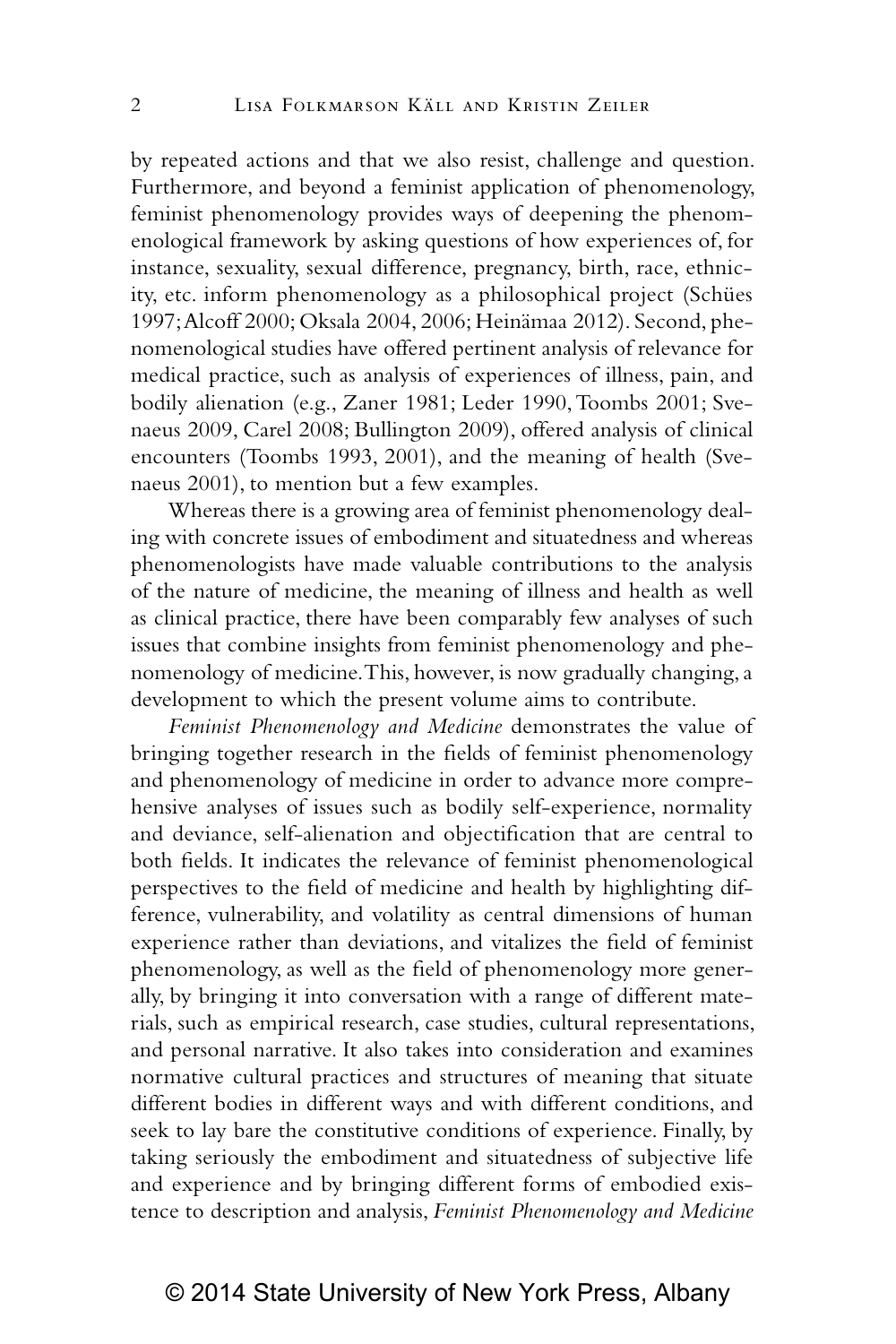seeks to develop and sharpen the methodological tools and conceptual framework of phenomenology.

Situated at the intersection of phenomenology of medicine and feminist phenomenology, this volume contributes to furthering phenomenological work in philosophy of medicine and brings out the large scope of the field of medicine including its strong impact on various areas of life that are perhaps not immediately considered medical areas such as sexuality, bodily appearance, and norms of beauty. The essays in the book draw from numerous fields, such as dentistry, midwifery, cosmetic surgery, and psychiatry, as well as other health sciences, and address topics such as cosmetic surgery and complicity, Body Integrity Identity Disorder (BIID), reassignment surgery for intersex children, experiences of heart transplants, and anorexia, to mention again but a few examples.

## **Phenomenology and Medicine**

Phenomenological studies have offered descriptions and analyses of significant relevance for medical practice since its early days, as is evident with the work of Maurice Merleau-Ponty. Recent years have also seen a raise in the number of such studies and we discern mainly two tendencies. First, there is a growing phenomenological literature that analyzes the nature of medicine; the meaning and lived experience of illness, disability, and health; the distinction between immediate experience and scientific exploration; the nature of embodiment; and the interrelation between body, consciousness, and world in experiences of, for example, pain, illness, and disability. This literature sometimes focuses on first-person experience and seeks to lay bare the structures and meanings of such experience. It may also draw on or involve different forms of empirical research or clinical cases with the aim of theoretical elaboration and conceptual development (see for example Merleau-Ponty 1962; Finlay 2003; Bengtsson et al. 2004; Engelsrud 2005; Zeiler and Wickström 2009). This literature can be contrasted with another strand of literature that is phenomenological in the sense that it examines lived experiences of illness and disability from within the social sciences but without a philosophical analysis of these experiences as its primary aim.1

This first tendency can be exemplified with phenomenological analyses of embodiment and bodily self-awareness when falling ill and when experiencing pain, illness, and/or bodily alienation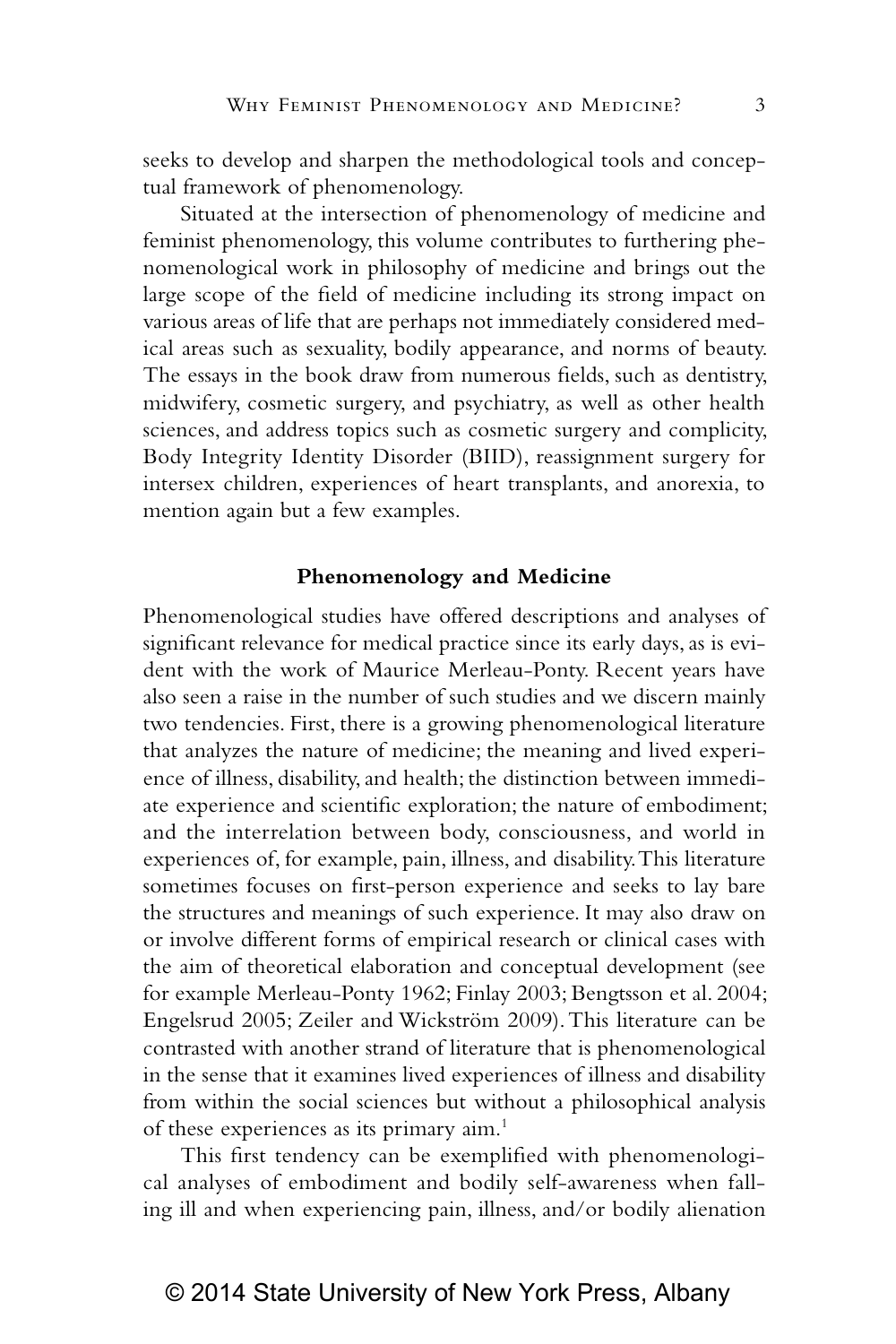(Buytendijk 1973; Zaner 1981, 1988; Leder 1990; Toombs 2001; Svenaeus 2001, 2009; Carel 2008; Bullington 2009) as well as with analyses of the shareability of pain (Käll 2013). It can also be exemplified with analyses of how to understand intersubjectivity, communication, and empathic understanding between health care professionals and the sick person and the different perspectives of health care professionals and patients (Toombs 1993, 2001; Svenaeus 2001). Furthermore, phenomenological work within this strand has contributed with insights of relevance for psychiatry and psychopathology (Sass and Parnas 2001; Fuchs 2002; Parnas 2003; Ratcliffe 2008, 2011; Parnas, Sass, Zahavi 2011; Sass, Parnas, Zahavi 2011; Stanghellini 2011), organ donation (Leder 1999; Perpich 2008; Slatman 2009; Shildrick 2008; Svenaeus 2012), dementia (Matthews 2006, Dekkers 2011, Zeiler 2013b), death (Weiss 2006; Heinämaa 2010), and questioned knowledge production in the development of genetic theory (Diprose 2005).

*Feminist Phenomenology and Medicine* contributes to this strand with, for example, Fredrik Svenaeus' analysis of anorexia as an experience of the body uncanny, Abby Wilkerson's investigation of bodily self-alienation in depression, Margrit Shildrick's discussion of the intimations of an otherness within experienced by heart transplant recipients, and Kristin Zeiler and Lisa Guntram's examination of bodily self-awareness in relation to young women's stories of coming to know that they have no womb and no or a small vagina.

Second, there is a less strong but nevertheless persistently growing body of literature that elaborates phenomenological approaches to ethics and particularly medical ethics. Some such work investigates the phenomenology of specific moral experiences. They examine what it feels like to be in a situation that the subject experiences as ethically sensitive, problematic, or promising, and what being in this situation means to the subject. In the context of medicine, this can be exemplified with analyses of experiences of objectification, shame, or guilt in relation to cases of body dysmorphia and depression (Fuchs 2003). In this volume, Erik Malmqvist's chapter targets such ethically sensitive situations in a discussion of complicity with unjust social norms and with a particular focus on cosmetic surgery.

Other studies within the field of phenomenological approaches to ethics start in an analysis of human being-in-the-world, which also includes being-with-others and moves from this level of analysis to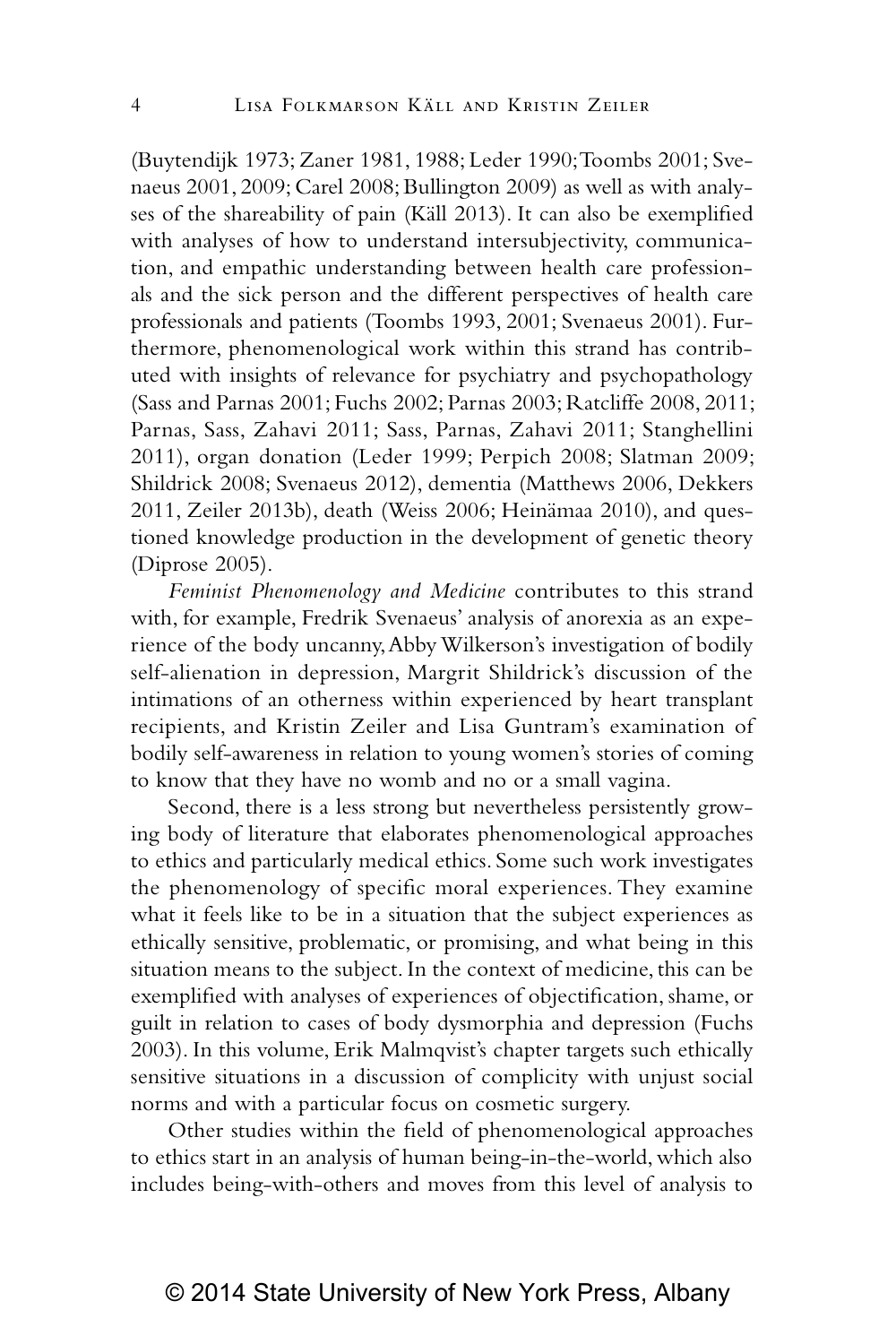an examination of how we ought to live together without examining specific moral experiences. Such phenomenological work can examine how the other is encountered in the forming of the self, including different ways of encountering the other, some of which are seen as better than others (Diprose 2005).<sup>2</sup> It may also distinguish ethics from ontology; emphasize human vulnerability, responsivity, and openness to the other as ethical modes of being; and examine what this means for sensitivity and ethical perception on behalf of health care professionals (Nortvedt 2008). In this volume, Lisa Folkmarson Käll for instance thematizes vulnerability and exposure in addressing the question of the possibility of ethical perception within an objectifying framework and highly controlled clinical research setting of medical science.

Still other studies within the field of phenomenological approaches to ethics critically interrogate dominant modes of being, thinking, feeling, and acting in particular cultural contexts. Within the context of medicine, such research examines how certain norms about bodies can become taken-for-granted and motivate what may be called "normalizing" surgery, that is, surgery that seeks to make bodies conform to prevailing norms (e.g., Shildrick 1999; Weiss 2009; Zeiler and Wickström 2009; Malmqvist and Zeiler 2010; Cadwallader 2010) or how the lived experience of a specific embodiment can affect the structures of imagination and interpretation that people use in moral perception and evaluation of specific cases, such as those of, for instance, "deaf designer babies" (Scully 2003). *Feminist Phenomenology and Medicine* includes discussion of various forms of surgical interventions that in different ways and with different impact contributes to producing "normal" bodies. Gail Weiss, for instance, discusses normalizing interventions in relation to rhetorics of enhancement and notions of naturalness, and Nikki Sullivan raises issues regarding the punitive consequences of resisting and rejecting surgical interventions of normalization in her analysis of how the first hand-transplant recipient was represented in the media.

This last kind of phenomenological ethical work also includes contributions to normative ethics, as when scholars elaborate lines of argumentation for therapeutic cloning (Svenaeus 2007) or engage with phenomenological work in an ethical analysis of the use of new reproductive technologies such as pre-implantation genetic diagnosis (Malmqvist 2008).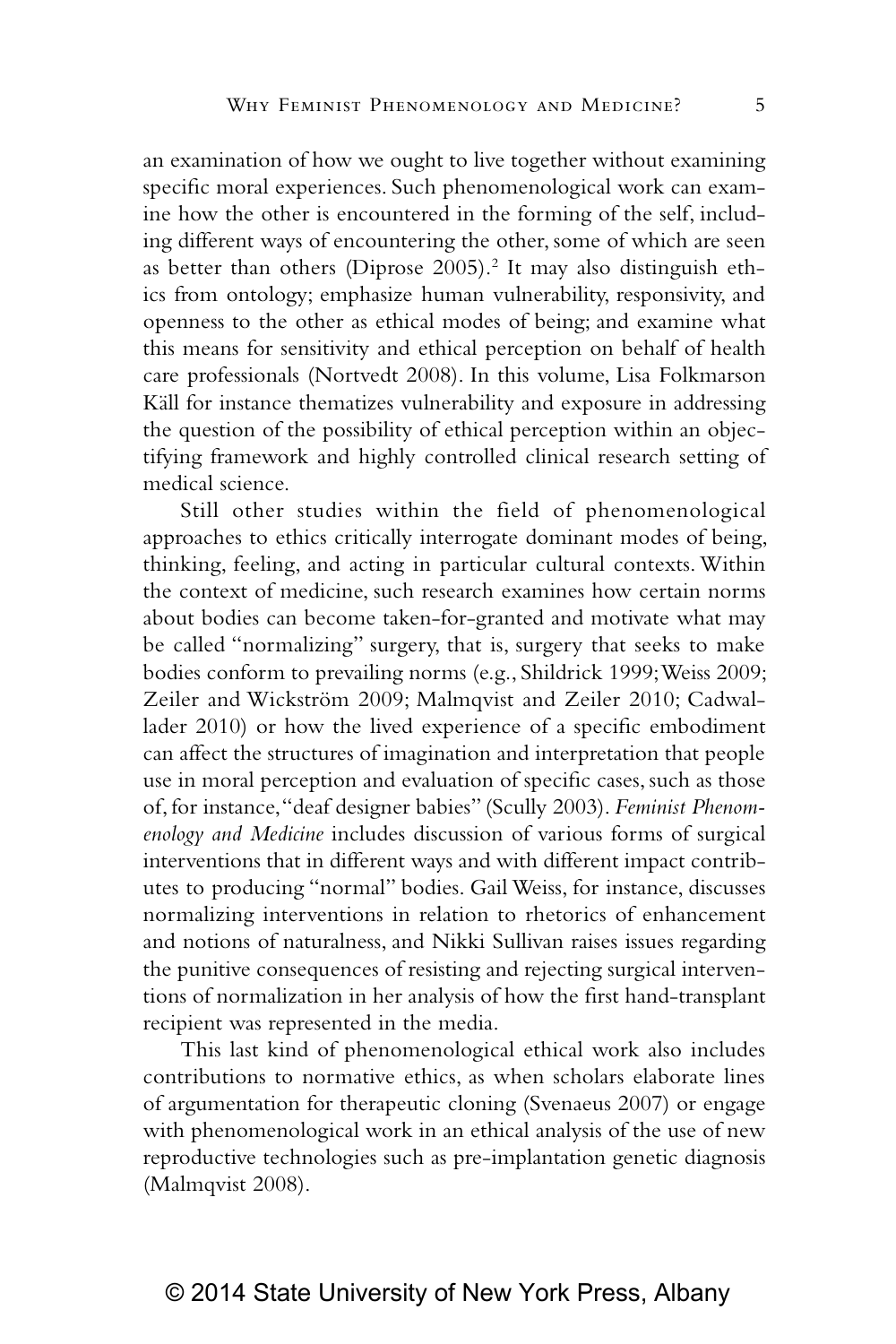## **Feminist Phenomenology**

Feminist phenomenology may be said to have been a vital dimension within phenomenology already in its early formation with the work of Edith Stein and Simone de Beauvoir. In the 1930s, Stein brought the homogeneity and universality of intersubjective relations into question with her phenomenological descriptions of feminine and masculine types of consciousness (1996) and, in her 1949 classic *The Second Sex*, Beauvoir radically situated the embodied subject by bringing the question of woman's being to phenomenological reflection (2010). Beauvoir's commitment to raising the question of sexual difference as a philosophical question through the method of phenomenological inquiry is present throughout her work and has come to form the foundation for further developments of feminist phenomenology.

Much feminist phenomenology has focused on bringing specifically female experiences to careful description, using the conceptual tools and methodological framework of phenomenology to approach areas of experience left uncharted in the phenomenological tradition. Such experiences include, for example, those of pregnancy and giving birth (Bigwood 1991; Lundquist 2008); of menstruation, of having breasts and lactating, of self-alienation (Young 2005; Beauvoir 2010); of eating disorders (Bordo 1993); of embodying the risk of being subjected to sexual violence (Cahill 2001; Käll 2009b); and of bodily self-awareness in which one's body stands forth as a thematic object, in a positive and nonalienating way (Young 2005). These phenomenological descriptions and analyses serve as a critical and corrective complement or expansion of the field of describable experiences. While not explicitly questioning or altering the phenomenological methods and concepts, this approach is of importance for drawing attention to a whole range of experience that philosophers have neglected to consider. Furthermore, feminist phenomenological descriptions of women's experience play a crucial role in dismantling what passes as universal and essential to human experience as reflecting only a limited group and thereby enriching our understanding of the scope and structures of human experience (Oksala 2004, 16–17).

By demonstrating that neglected regions of experience do not all fall into categories of pathology but, rather, belong to the everyday lives of women (and in the case of pregnancy and giving birth, are conditions for the continuation of humanity), feminist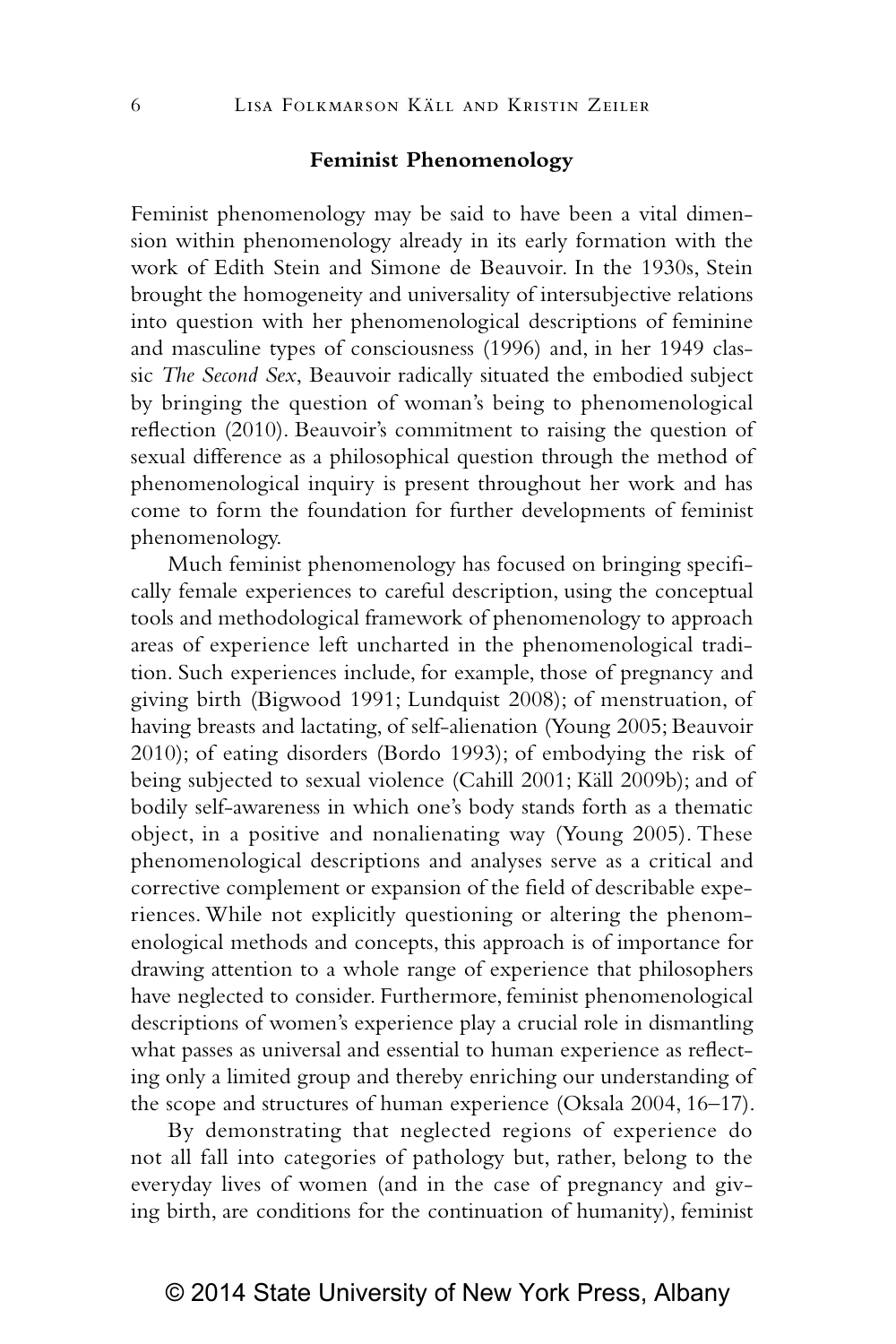phenomenology also throws a critical light on the constitution of normality, both that of the human and that of woman and man. It furthermore brings out the complexities of experiences that deviate and are excluded from the realms of normality in the double sense of falling outside the boundaries not only of what is the accepted, although false, norm for the human but also of what is considered to be a normally *sexed* human being. These circumstances are brought out in this volume in, for instance, Zeiler and Guntram's contribution, in which the authors discuss norms about female embodiment in the light of young women's experiences of atypical sexual development, and in Ellen Feder's analysis of experiences of such double exclusion in her examination of the standards of care of surgical intervention in cases of children born with ambiguous genitalia. In a different way, Cressida Heyes' discussion of cosmetic surgery devotee Lolo Ferrari also demonstrates this double exclusion in the constitution of normalcy.

Using the method of phenomenological description to complement and enrich the field of describable experience furthermore adds an important perspective in discussions on experiential analysis more generally that has been at the core of the development of much feminist theory (Fisher 2000; Alcoff 2000). As much as the conceptual tools and methodological framework of phenomenology have proved resourceful for feminist purposes, however, they have also been put under critical scrutiny by feminist phenomenologists who, instead of dismissing phenomenology altogether, have pointed to its limitations and contributed to its development. Integrating phenomenological and feminist frameworks for analysis more fully, feminist phenomenologists have brought to the fore how proper investigations into the phenomena of, for instance, sexual difference, pregnancy, and birth radically alter phenomenological analysis of the emergence of conscious experience and the birth of the human being (Oksala 2004; Schües 1997). In this regard, already Iris Marion Young (2005) argues that the experience of pregnancy makes manifest a fracturing of the integrity of the embodied subject and questions the unity of the phenomenological subject as a condition of possibility for experience (see Heinämaa 2012).

Indeed, feminist voices have been key in inquiring into the possibilities of accounting for difference and otherness within the framework of phenomenology as a philosophy of the subject or consciousness. Feminist phenomenologists have been careful to stress and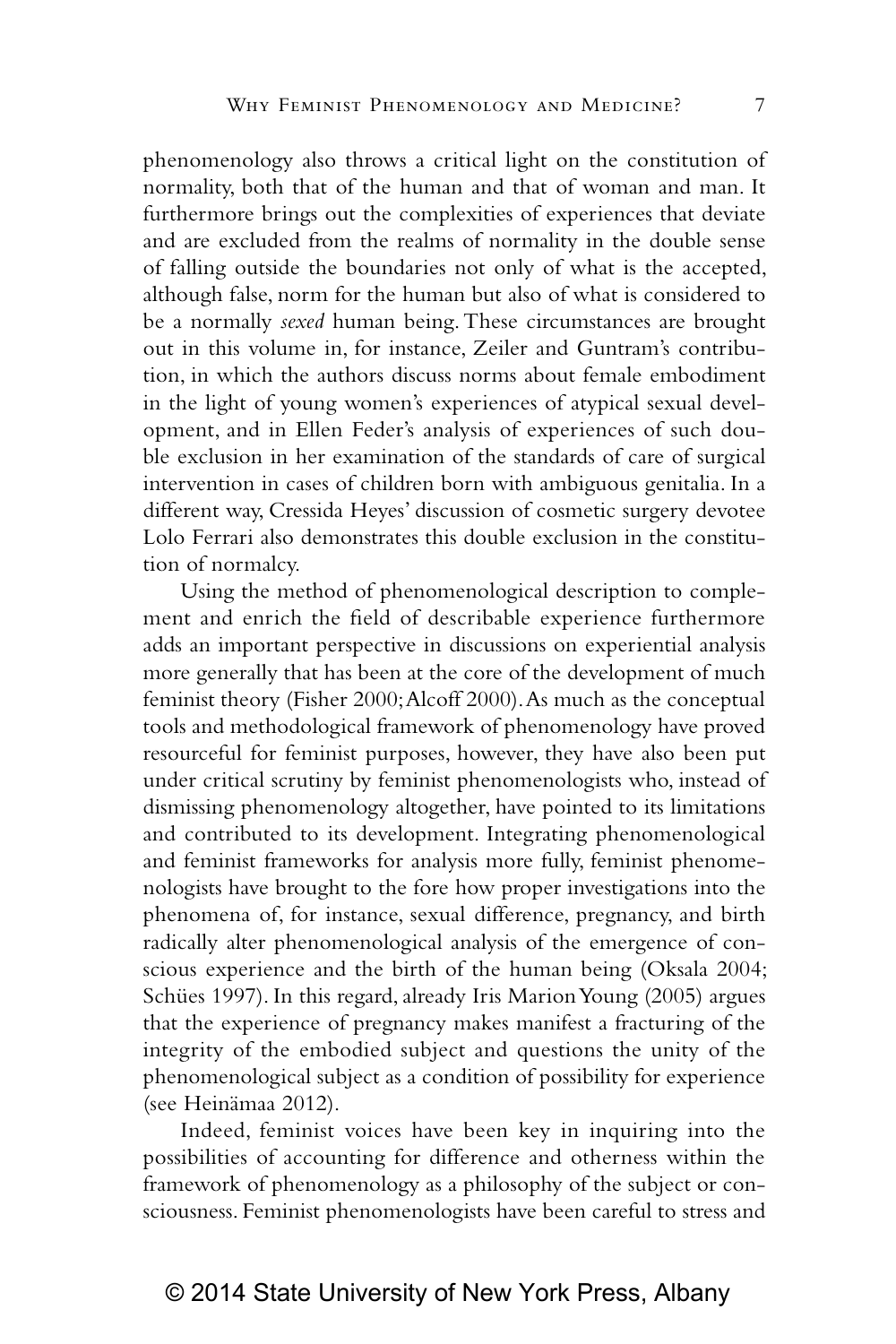investigate different forms of interrelations between self and other as constitutive of subjectivity and experience. *Feminist Phenomenology and Medicine* testifies to the concern with the role of concrete as well as general others in the constitution and understanding of the self. For instance, Jenny Slatman and Gili Yaron's analysis of facial disfigurement highlights, among other things, not only how living with facial disfigurement comes to affect social relations but also how social relations impact and form subjective experience and self-understanding. Also Erik Malmqvist's interrogation of complicity with unjust social norms draws attention to the role of both concrete and general others in self-understanding. Furthermore, the constitutive interrelation between self and other is brought out in a very different way in Sarah LaChance Adams and Paul Burcher's discussion of the experience of "communal pushing" in childbirth.

Of particular interest for feminist phenomenology has been the experience of bodily self-alienation and experience of oneself as other to oneself as normative for women's ways of being in the world (Arp 1995; Beauvoir 2010; Young 2005). Building on Beauvoir's insight that "woman *is* her body as man *is* his, but her body is something other than her" (2010, 41), feminist phenomenologists have continued interrogation of the various ways in which women's bodily self-alienation comes to articulation at intersections of different categories of identity and structures of power and privilege. The issue of bodily self-alienation is, as already mentioned, also a central theme in phenomenological accounts of experiences of illness. It comes to the fore in different ways throughout this volume, and several contributions target the interrelation between illness experience and gender. In this way, Fredrik Svenaeus' analysis of anorexia as an experience of the body uncanny bears out the different gendered dimensions of the illness by situating it in a coercive cultural context involving norms of successful femininity. Abby Wilkerson, too, targets the interrelation between bodily self-alienation and gender in her discussion of the impact of social power dynamics on bodily resonance in depression. The experience of one's own body as other to oneself is present also in Lisa Folkmarson Käll's account of the portrayal in Mike Nichols' film *Wit* of the objectification of a woman's body by medical science and in Margrit Shildrick's chapter on the experience of heart-transplant recipients.

Feminist phenomenology is furthermore characterized by the way it builds, and has built since its early articulations, on strands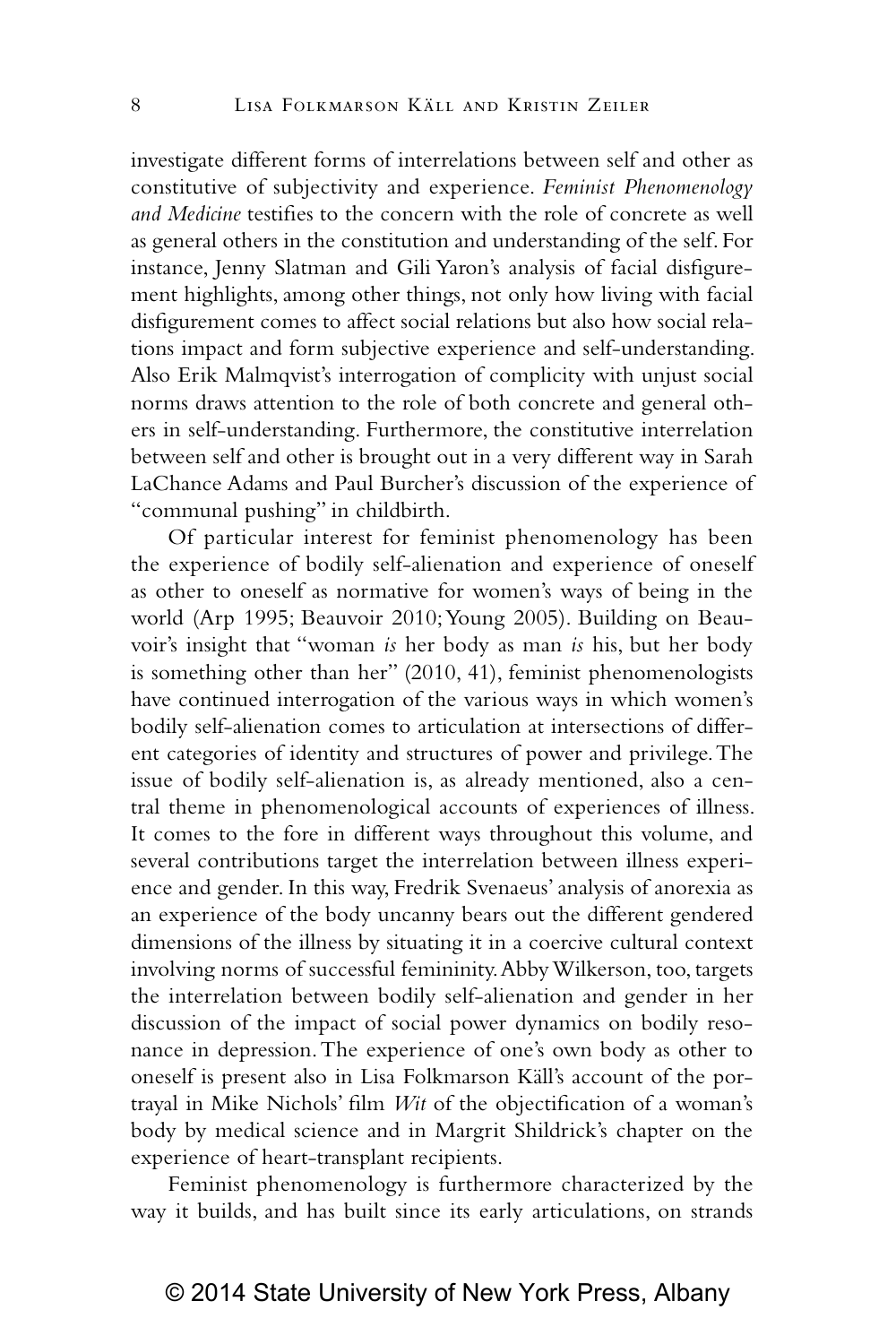of phenomenology engaged with different forms of empirical studies and interdisciplinary perspectives. It has played an important role in the work of both deepening and carefully thinking through the relation between empirical work and phenomenological reflection through its emphasis on the constitutive role of embodiment, the situatedness of subjectivity, and the concreteness of lived experience. Such engagement provides feminist phenomenology with a unique position for furthering interdisciplinary scholarship founded in a specific methodology characterized by rigorous self-interrogation of its own grounds and presuppositions. The chapters in this volume bring out the strength and potential of interdisciplinarity both for the furthering of the conceptual tools and framework of phenomenology as well as for the understanding of specific phenomena and experiences. By offering a critical perspective on phenomenology using the tools and methods offered in part by phenomenological philosophy, feminist phenomenology also opens the possibility of taking phenomenology into a broad range of fields of philosophical inquiry such as political philosophy, epistemology, ontology, ethics—and indeed also medical ethics. The latter can be seen already in Simone de Beauvoir's existential-phenomenological analysis in *A Very Easy Death* from 1964 (1985) in which she gives a first-person account of witnessing her mother's dying of cancer and of facing the moral dilemma of whether to tell her about the severity and terminal prognosis of her illness.

While the insistence on the necessary situatedness of subjectivity and its contributions to perceptions of reality is characteristic not only of feminist phenomenology but also of feminist philosophy more generally, the phenomenological method constitutes, in our contention, a productive resource for feminist (and other) attempts at denaturalizing metaphysical and essentialist claims about reality and unveiling the role of subjectivity and intersubjectivity in the constitution of that reality. For feminist phenomenology, this denaturalization concerns to a great extent claims about the nature and essences of bodies and desires, sexual difference, and sexuality, and thereby validates and supports an understanding of gender and sexuality as the effect of power relations, patterns of prejudice and privilege, and social and cultural practices. The phenomenological method implies, in a minimal sense, a self-critical distance on the part of the philosophizing subject, enabling her to investigate the constitutive conditions of her own experiences. This methodological step provides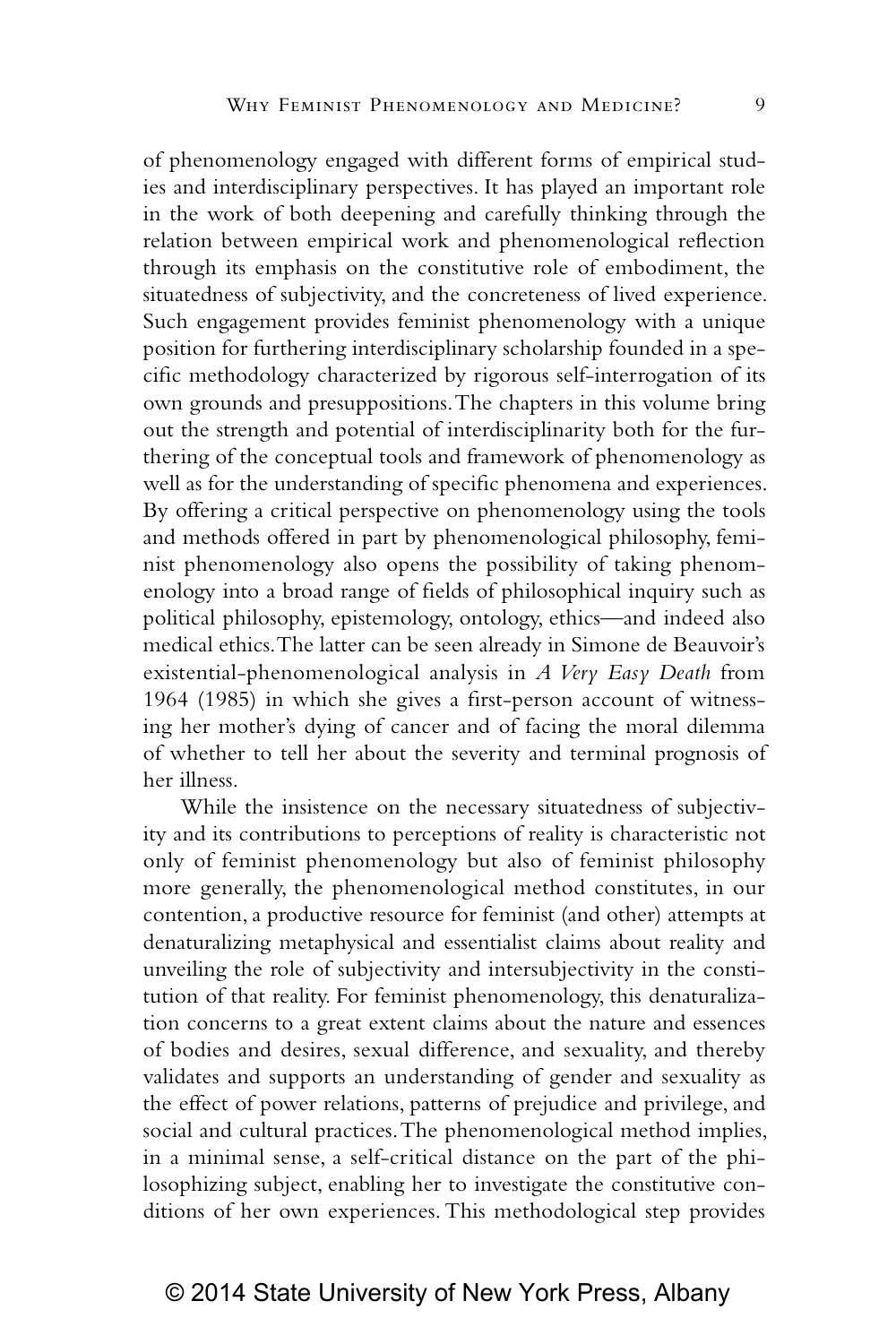feminist theory with a way of critically approaching its own social, cultural, and historical situation from within. In this volume, Lanei Rodemeyer's critical discussion of how a feminism committed to constructionism should approach scientific claims about hormones is one example of such self-interrogation. A critical position, intrinsic to the reality that is its object of investigation, is essential to the viability of a feminist theory and critical interrogation of social structures and practices that is committed to the idea that reality is, to a greater or lesser degree, socially constituted.

The project of denaturalization is at this point in time perhaps especially urgent in relation to the field of medicine, which exerts an unparalleled power in defining and delimiting human nature and normality. A feminist phenomenological perspective on medicine and medical practice is therefore of utmost importance for dismantling this power and for targeting the force of social, cultural, and historical conditions in the production of reality and what is taken to be natural and normal by the authority of medicine.

## **Feminist Phenomenology and Medicine in This Volume**

Taking its point of departure in the phenomenological understanding of subjectivity as embodied and embedded in the world and in interrelation with others, the chapters in *Feminist Phenomenology and Medicine* offer careful description and analysis of a range of topics within the field of medicine and the health sciences. The volume starts with an account of the importance and necessity of a phenomenological approach in studies on illness, particularly in studies on the experience of illness. In "The Illness Experience: A Feminist Phenomenological Perspective," Linda Fisher argues that a phenomenological analysis captures an experiential immediacy and subjective perspective missing in studies focused primarily on sociocultural constructions of illness and the illness experience, while providing an analytical and methodical framework often lacking in personal or narrative renditions of the illness experience: the capacity to move from the singularity of the standard first-person narrative to an account that seeks to identify and analyze generalities and typical features of the experience as such, while examining how this experience resides within and intersects with the broader lifeworld.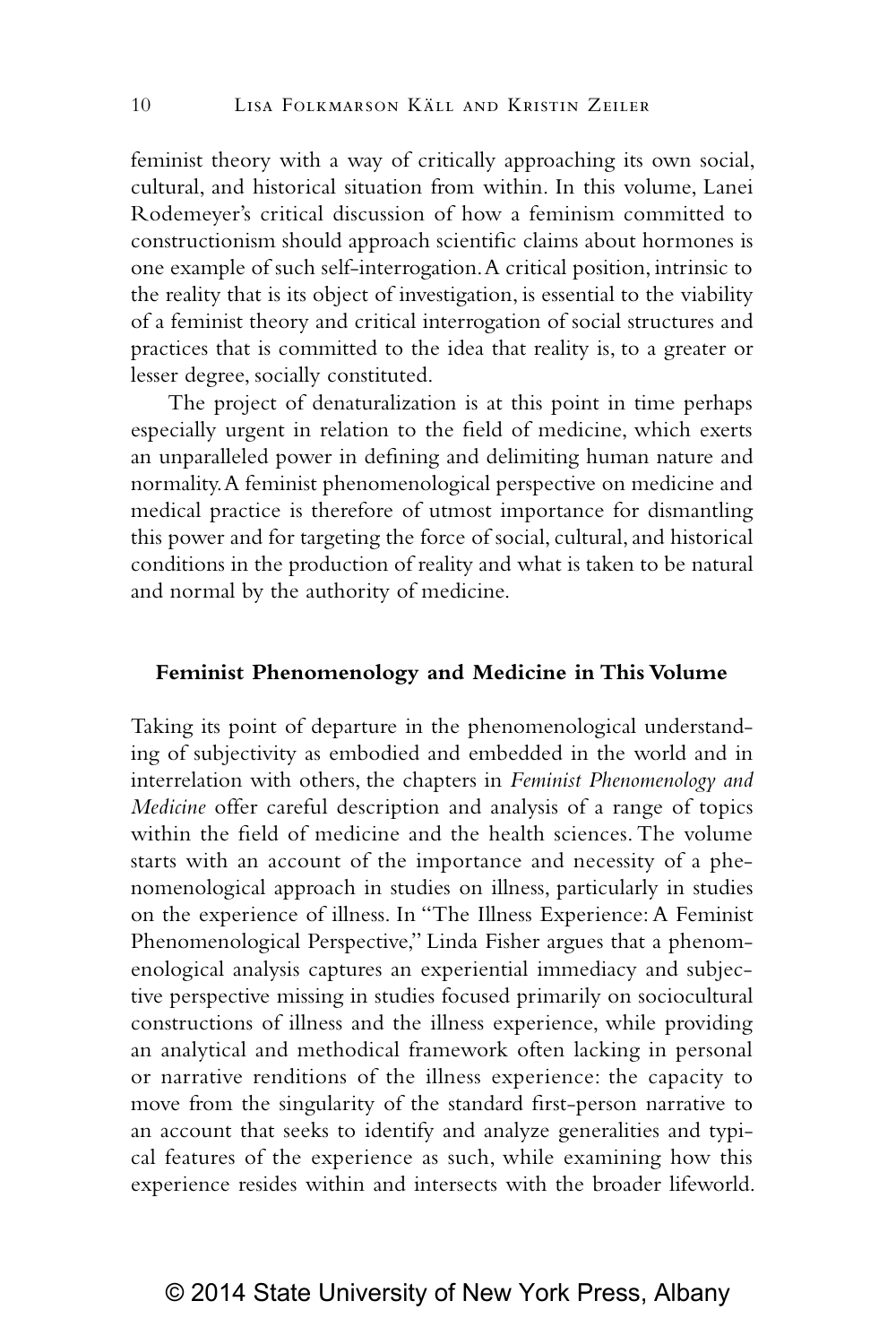Furthermore, a feminist perspective in the form of a feminist phenomenology can be equally valuable and important in disclosing the ways in which our lived experience is inflected by gender and sexual difference. A feminist phenomenology of illness experience, argues Fisher, will remind phenomenology of the sociocultural and political dimensions and structuring of lived experience, while pursuing the analyses through the lens of gender and sexual difference, not to mention other variables like race, class, and sexuality. With reference to interdisciplinary research focusing on the subjective "view from within" and also drawing on her own illness experience, Fisher argues that a phenomenological approach problematizes any simple distinction between a "view from within" and a "view from without" in accounting for the illness experience.

The next two chapters address a central topic in phenomenology and feminism alike, the relation between self and other, reexamining this relation in two different medical contexts, namely that of organ transplantation and of childbirths in hospitals. In "Visceral Phenomenology: Organ Transplantation, Identity, and Bioethics," Margrit Shildrick offers an alternative understanding of organ transplantation to the standard way in which it is practiced and reported within the biomedical sciences. In contrast to a biomedical emphasis on the notion of "spare part surgery" in which the graft is simply a utility exchangeable between bodies but having no existential status of its own, Shildrick explores experiences of recipients of heart transplants through a feminist-phenomenological analysis that undercuts any split between the psychic and the somatic and that lays the ground for an understanding of organ transfer as a procedure that involves the intimate interaction and connection between two embodied selves. Recognizing the fleshy materiality of the graft as a visceral component of the living self, she shows how questions concerning the significance of the transfer to the recipient can be addressed in new ways. Identity disruption and dysmorphia, for instance, can be taken as predictable and meaningful outcomes of the phenomenological experience rather than as individual failures to deal with the traumatic intervention into the body that transplantation entails at the clinical level. Shildrick contends that the intimations of an otherness within, experienced by organ recipients, must be integrated into a model of embodiment that goes beyond the emphasis on relationality and mutual constitution of self and other, found in phenomenology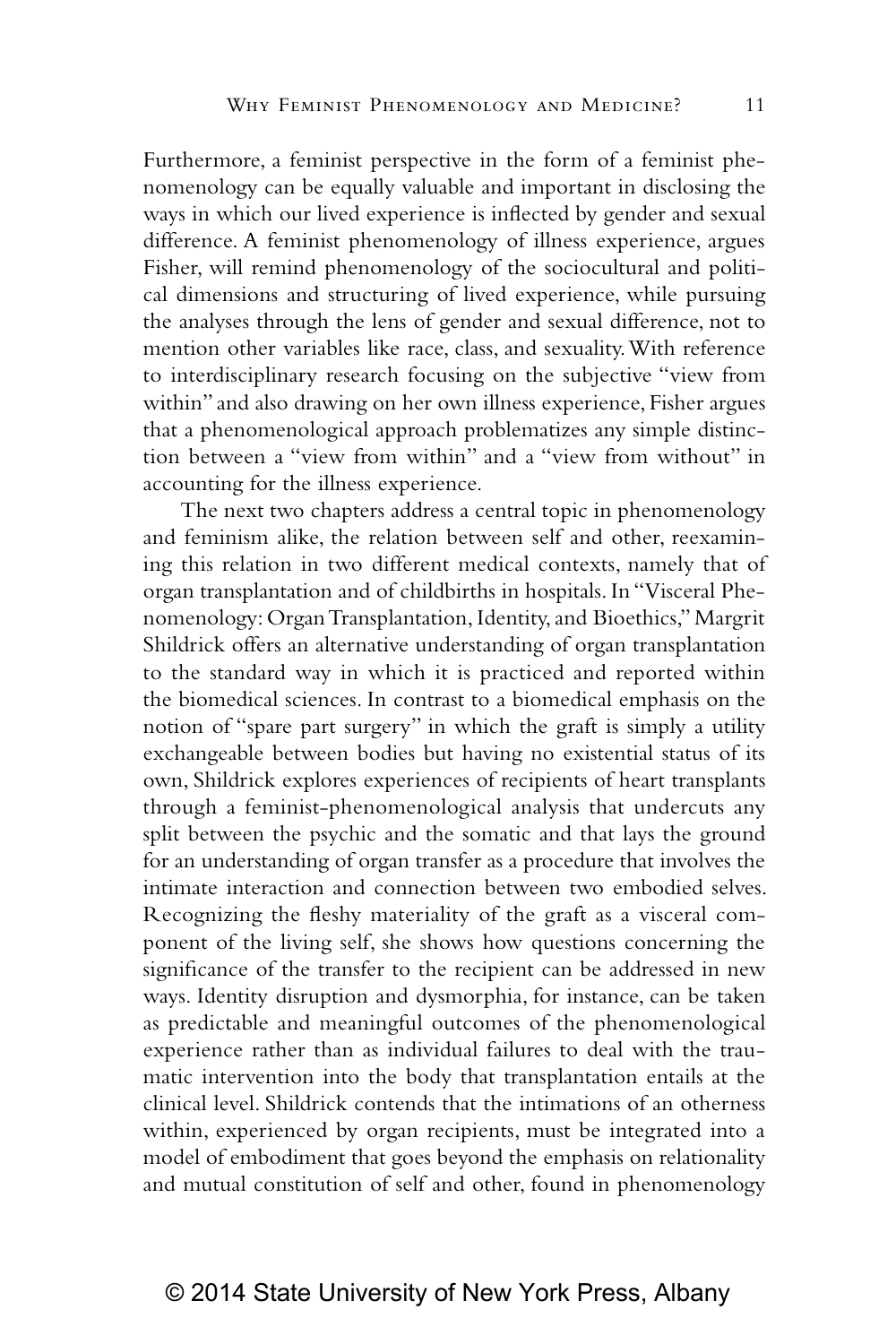as well as mainstream feminist bioethics, and that recognizes the viscerality of concorporeal life, providing room for the hybridity of transplant recipients.

The intimate interactions and connections between embodied selves are investigated from a different perspective by Sarah LaChance Adams and Paul Burcher. In "Communal Pushing: Childbirth and Intersubjectivity," Adams and Burcher bring Merleau-Ponty's account of intersubjectivity into dialogue with the phenomenon of "communal pushing," which occurs when the people supporting a woman giving birth also start to push with her. They argue that "communal pushing" illustrates the reversibility between the reflective and prereflective body and how embodiment is both shared and particular. Although shared pushing is an example of anonymous intersubjectivity, Adams and Burcher also see it as an example of a connectedness that preserves differentiation of, for instance, gender. While men are equally able to push as women, women of all ages nevertheless seem to push more than men, suggesting a closer connectedness between similarly gendered bodies. According to Adams and Burcher men tend to hold themselves apart not because they cannot push, but because their bodies may not read the meaning of pushing as for them. That is, men learn that birthing is *other* to them. However, men *do* push and thereby transcend a culturally determined meaning for a more immediate body-to-body connection. Finally, Adams and Burcher discuss how some experienced practitioners utilize intercorporeality to facilitate the birth as an alternative to technological or verbal interventions. They influence or encourage group pushing in ways that are deliberately intended to change the laboring woman's pushing.

Keeping the focus on self-other relations, several of the contributions explicitly engage with critical analysis of culturally shared norms. Some of these norms are highly contested in feminist research, and this is the point of departure for Erik Malmqvist's phenomenological analysis of the phenomenon of complicity. In the chapter "Phenomenology, Cosmetic Surgery, and Complicity," Malmqvist suggests that the feminist project of criticizing unjust social norms tends to result in a certain sense of ambivalence when individuals comply with such norms, at once escaping the burden that they create and contributing to making that burden heavier on others. Focusing on cosmetic surgery and standards of feminine appearance, Malmqvist explores the ethics of complicity with unjust social norms through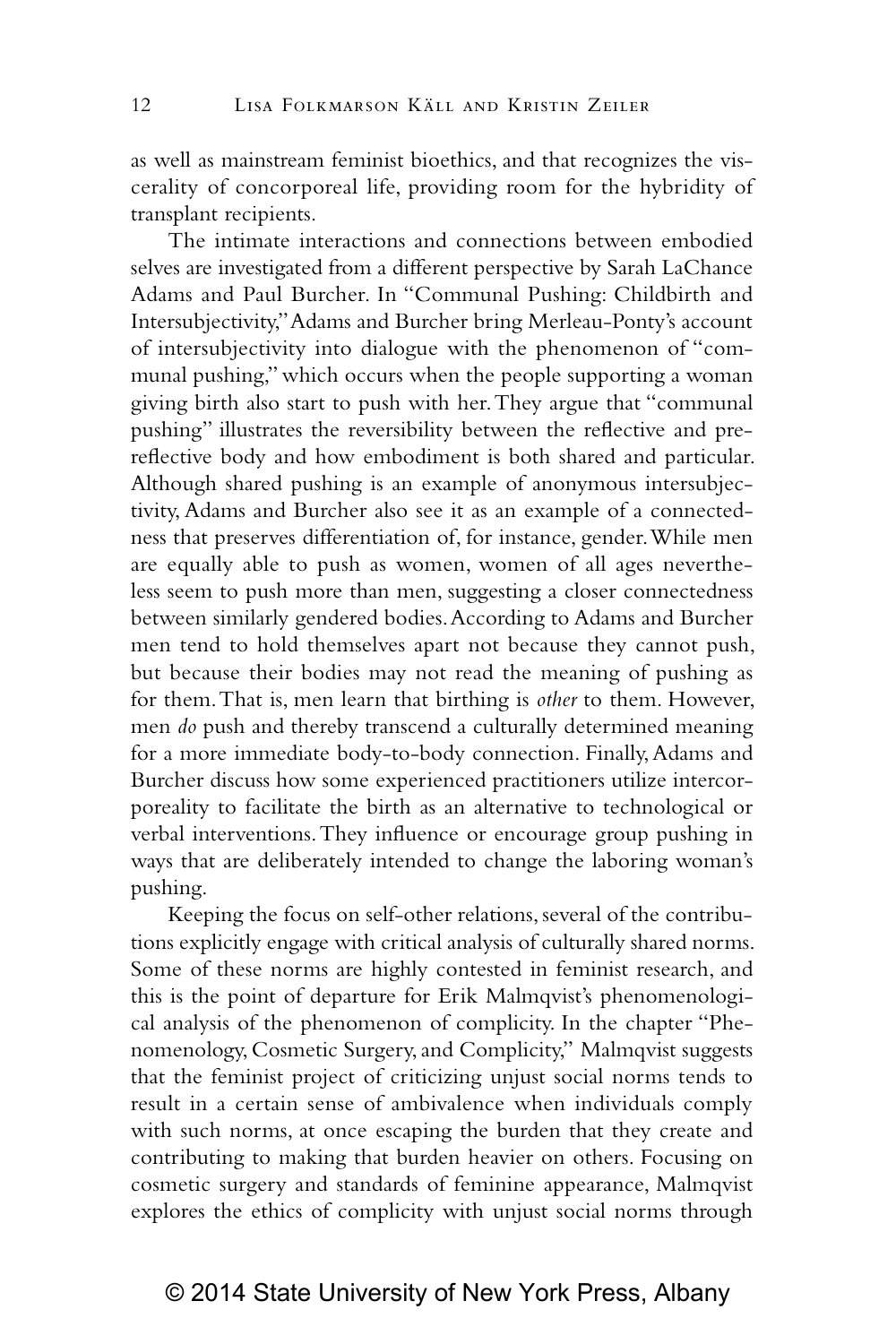an engagement with Merleau-Ponty's phenomenology, which offers a fresh perspective on the problem at hand by allowing social norms to be understood as working on the embodied, prereflective level of human existence and coexistence. He contends that a person who escapes the suffering that an unjust social norm causes by accommodating to that norm may not be able to avoid responsibility for it, regardless of whether she appropriates the norm or not, as the expressive meaning of her choice is likely to lend the norm legitimacy. Far from blaming the victim, however, Malmqvist's account emphasizes that the perpetuation of unjust norms is fundamentally a shared ethical concern.

The analysis of how norms are reinforced, legitimized, and sometimes questioned, in various medical contexts, is pertinent also in the following four contributions. Focusing, in particular, on the intricate interconnections among what she calls the three Ns—the normal, the natural, and the normative—Gail Weiss argues in her essay "Uncosmetic Surgeries in an Age of Normativity" that, paradoxically, rapid *expansions* in medical technologies often function to reinforce and further entrench the *narrowness* of norms, thereby producing ever more restricted views of what counts as normal and natural. Furthermore, by collapsing the distinction between the real and the ideal, the growing number of "enhancement" surgeries available leads those individuals who refuse such "improvements" or those who actively seek to modify their bodies in nonnormative ways, to be regarded as not only *aesthetically deficient* but also *morally blameworthy*. Through a phenomenological method of description, Weiss aims to address taken-for-granted assumptions that underlie a contemporary "rhetoric of enhancement" and that reflect ideals of corporeal perfection permeating both medical and popular literature regarding cosmetic surgery as well as much analytic bioethical work on this topic. Weiss argues that when we grasp that normativity, normalization, and naturalization are closely intertwined, fundamentally interdependent temporal, spatial, and embodied processes, we can better assess their collective impact in shaping not only ethical but also medical, scientific, legal, economic, and religious conceptions of what it means to be human.

Nikki Sullivan's chapter "'BIID'? Queer (Dis)Orientations and the Phenomenology of 'Home'" also deals with the topic of nonnormative surgeries. Sullivan examines the increasing interest among medical professionals of various persuasions, philosophers, cultural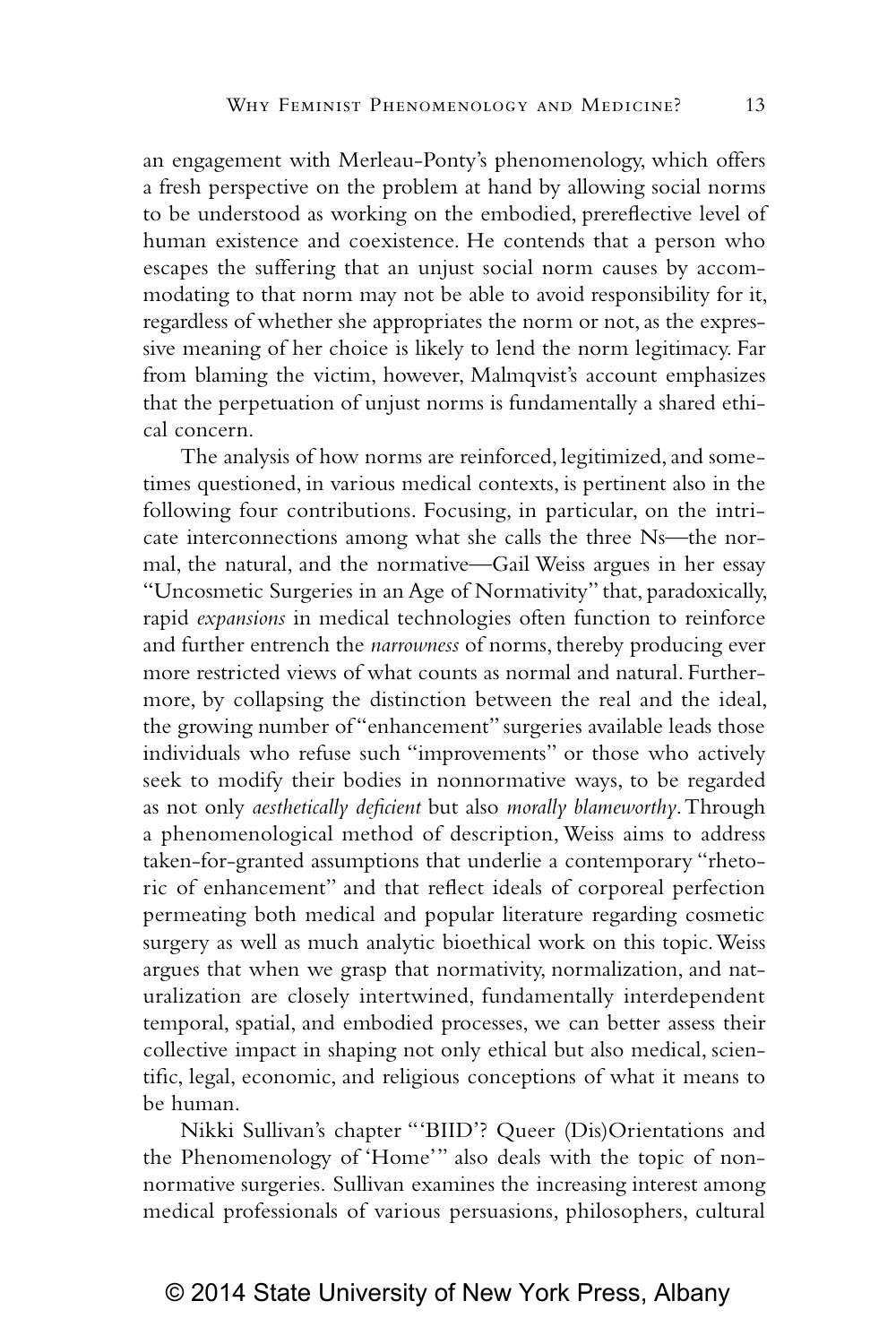theorists, legal theorists, and others, in the desire for the amputation of healthy limbs—a desire said to stem from what is now often referred to as Body Integrity Identity Disorder (BIID). She notes an almost universal assumption in the existing literature that what is being referred to as BIID is a (potentially) diagnosable illness that resides in the psyche or the body of the afflicted individual, and that this can be cured, or at least treated, by various medical interventions. In contrast to this focus on diagnostic classification and treatment protocols, Sullivan is concerned with how particular categorizations work and what modes of corporeality and of dwelling they (dis)enable. When so doing, she seeks to reorient debates about the desire(s) for amputation, and other forms of "nonnormative" embodiment, away from the question of integrity and toward a consideration of orientation. Turning to an understanding of orientation rather than integrity, she brings to light how the source of suffering for many so-called wannabes is not found in the bodies they want but do not have but rather in a sense of living a life out of place or not being at-home-in-the-world.

The concept of nonnormative embodiment can be understood as implying embodiment that does not harmonize with culturally shared norms about how bodies should be lived and how they should look (even though we also need to consider whether this very concept contributes to further marginalization of these examples of embodiment). In this sense, the contribution by Kristin Zeiler and Lisa Guntram offers another angle on the issue of nonnormative embodiment by examining young Swedish women's descriptions of coming to know that they have no uterus and no vagina or a small part of the vagina in their teens. In their chapter "Sexed Embodiment in Atypical Pubertal Development: Intersubjectivity, Excorporation, and the Importance of Making Space for Difference," Zeiler and Guntram examine how different body parts become objects of attention, are attributed value, or disappear in the women's descriptions of this realization. Via the phenomenological concept of incorporation and its reverse—excorporation—they further examine how gendered patterns of behavior, including some culturally shared and bodily expressed expectations and norms about female and male bodies, can form embodied agency. Shifting focus to young women's ways of handling the new bodily knowledge and their body-world relations, after the initial shock has passed, Zeiler and Guntram also discuss sexed embodiment as a style of being. Such conceptualization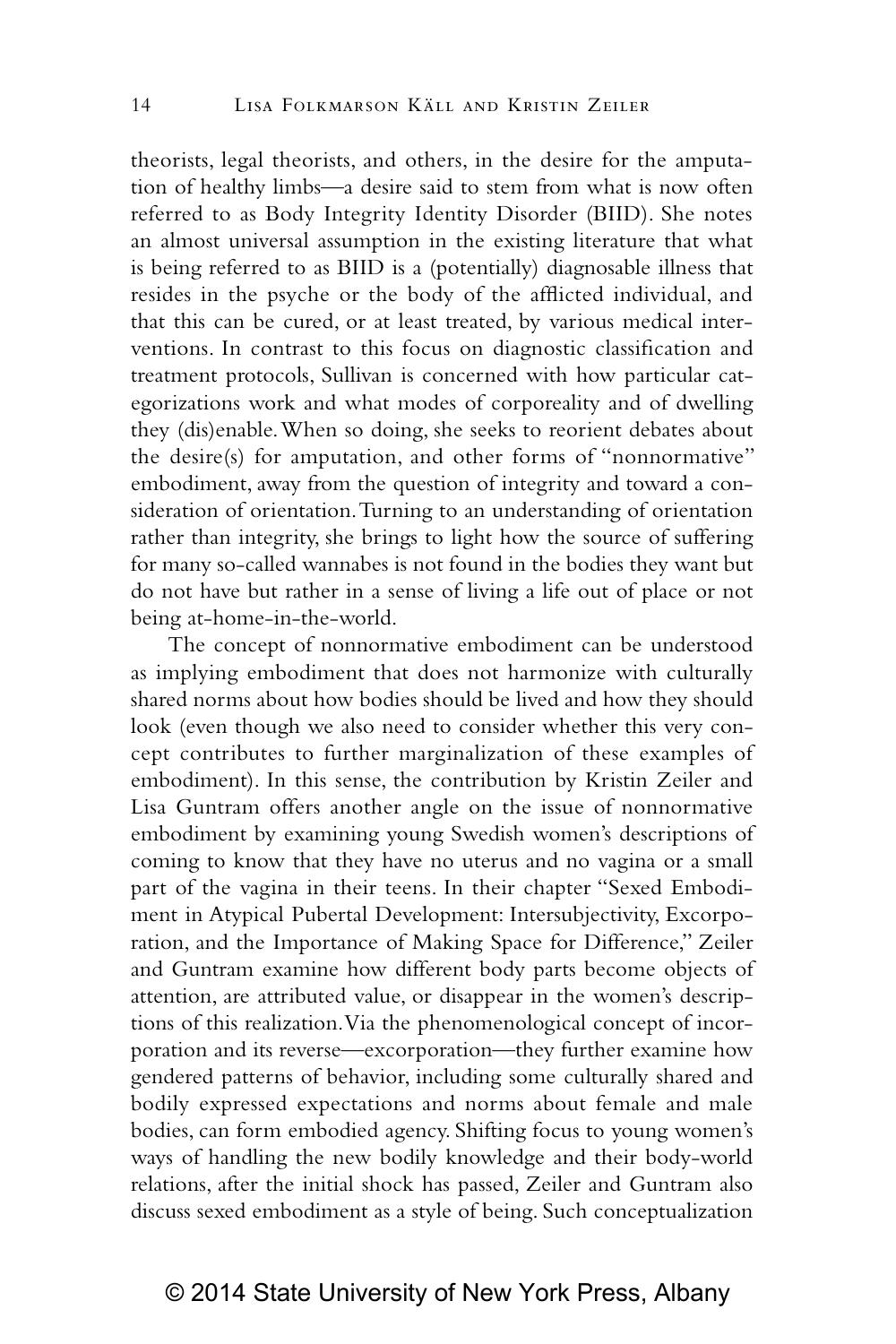of sexed embodiment, they argue, should preferably be combined with an analysis of asymmetrical relations that make some changes in one's style of being more difficult than others.

Continuing with the focus on sexed embodiment, Ellen Feder offers critical interrogation of normalizing surgical management of children born with ambiguous genitalia in her chapter "Reassigning Ambiguity: Intersex, Biomedicine, and the Question of Harm." The chapter aims at providing better understanding of the consequences of the ongoing focus (particularly in the USA) on relieving parental discomfort, specifically, the nature of the harm that results from the prevailing model of medical management. Feder proposes a framework for understanding the particular harm that normalizing genital surgery in infancy and early childhood may entail in phenomenological terms and notes that the harm she identifies is one not so easily conveyed by the accepted principles of bioethics as it occurs on the level of the so-called body schema. Engaging the narrative of "Jim," a young man who underwent sex reassignment and normalizing surgery as an infant, Feder offers insight into the lasting effects of early normalizing surgeries that remain part of the standard of care, revealing the material and symbolic harms that prevalent forms of evidence in this field inadequately capture. Attending to these harms, she concludes, speaks to the need in medicine for a moral framework that, resting on the relationality of lived embodiment, may provide better guidance for parents and physicians in caring for children with unusual anatomies.

Yet another angle on sexed embodiment is provided by Lanei Rodemeyer in her essay "Feminism, Phenomenology, and Hormones." Through an engagement with Edmund Husserl's now wellestablished conceptual distinction between *Körper* and *Leib* and a critical reading of psychologist John Money's famous case study of David Reimer, Rodemeyer addresses the question of what a feminism committed to constructionism should do about hormones. What should feminism do if scientific studies do not seem to support important and/or well-established feminist claims (or seem to oppose them)? How can feminist perspectives address scientific studies that show a link between prenatal hormone exposure and postnatal sexual or gender-related behavior? What should feminist perspectives that argue the forcefulness of social construction do about hormones? Rodemeyer suggests that a feminist phenomenology, drawing on Husserlian terminology, can provide a more nuanced description and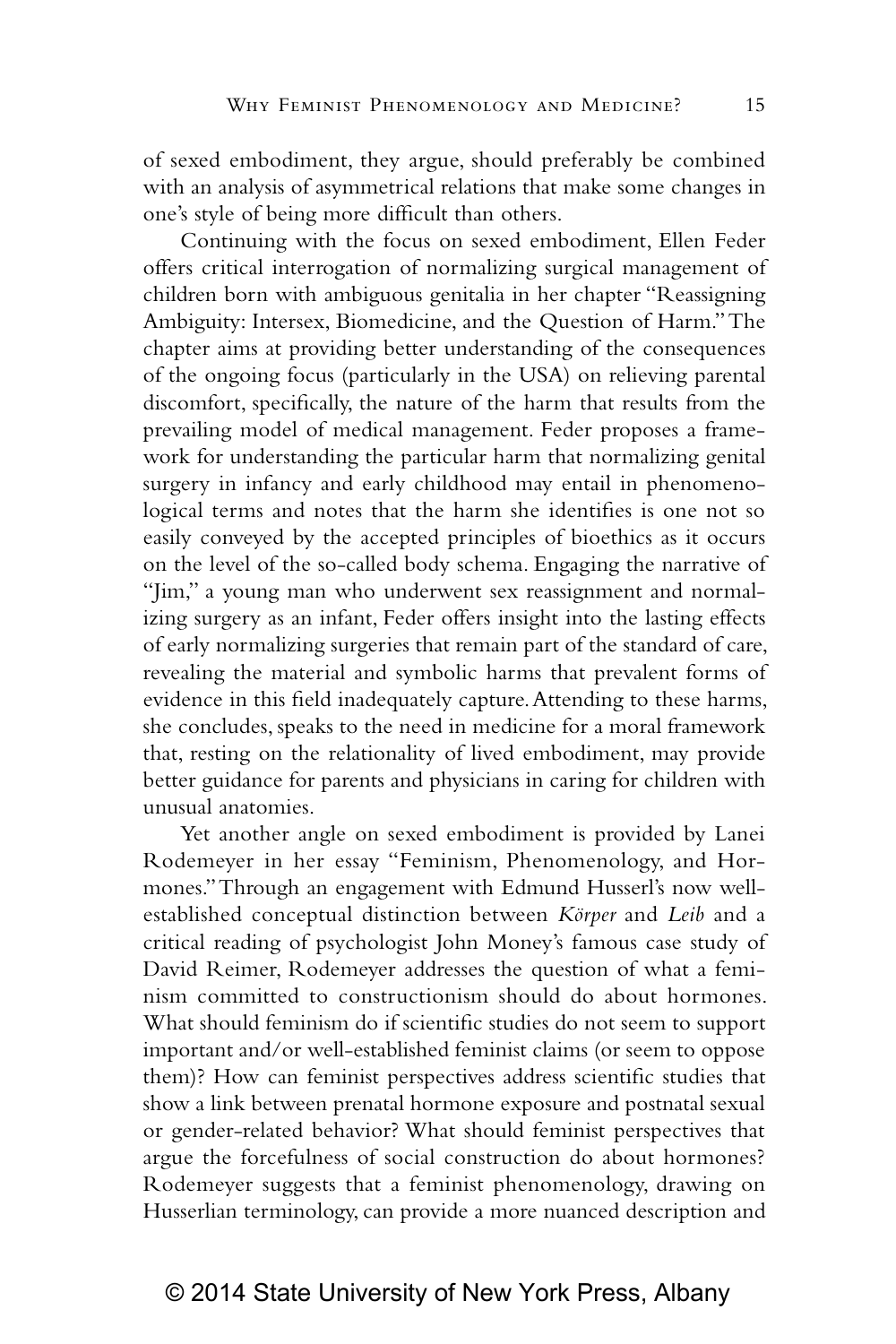explanation of embodied experiences. Allowing for various types of experience of the body, she argues, makes it possible for us to acknowledge—and to describe more fully—the experience of the transsexual, when everything in and on the body appears "normal"; or of the (surgically altered) intersex person who "knows" that something happened, other than what has been told to her; or of David Reimer, who knew that the assignment of female didn't belong to him and that further feminizing sexual surgery would be wrong.

In addition to concerns with cultural norms that run through most of the chapters in the volume, some contributions, as mentioned earlier, also focus on the experience of one's own body as other to oneself. This is the core concern in Fredrik Svenaeus' essay "The Body Uncanny: Alienation, Illness, and Anorexia Nervosa." Taking his point of departure in the phenomenological notion of the lived body, Svenaeus discusses different forms of bodily alienation in which one's own body is experienced as uncanny. He draws particular attention to the specific case of anorexia nervosa, which, he argues, clearly introduces the experience of the *body uncanny* while at the same time highlighting ways in which bodily alienation is connected to matters of identity and politics, issues that are either not present, or harder to discern, than in most cases of somatic illness. Svenaeus describes how alienation of the body in anorexia involves objectification in an everyday manner by the gaze of others in a social world. Finding herself in a cultural pattern of norms regarding femininity, health, beauty, and success, the anorexic turns the objectifying gaze of others into an escalating process of self-surveillance in which the image of her own body becomes gradually, increasingly unrealistic and self-punishing. A phenomenological analysis of the uncanniness of anorexic bodily self-experience, argues Svenaeus, has implications for how to treat anorexia beyond a medical model of surveillance and coercion.

Much feminist phenomenological work highlights the difficulties involved in any strict separation between bodily and sociocultural dimensions of human existence when interrogating lived experiences. The value of feminist phenomenological approaches that acknowledge bodily ambiguity in terms of the body always being subject and object, and always material-sociocultural, is given close attention in Jenny Slatman and Gili Yaron's chapter "Toward a Phenomenology of Disfigurement." Turning specifically to facial disfigurements, Slatman and Yaron aim to develop a phenomenological, empirically informed, approach to bodily disfigurement. Their claim is that this approach,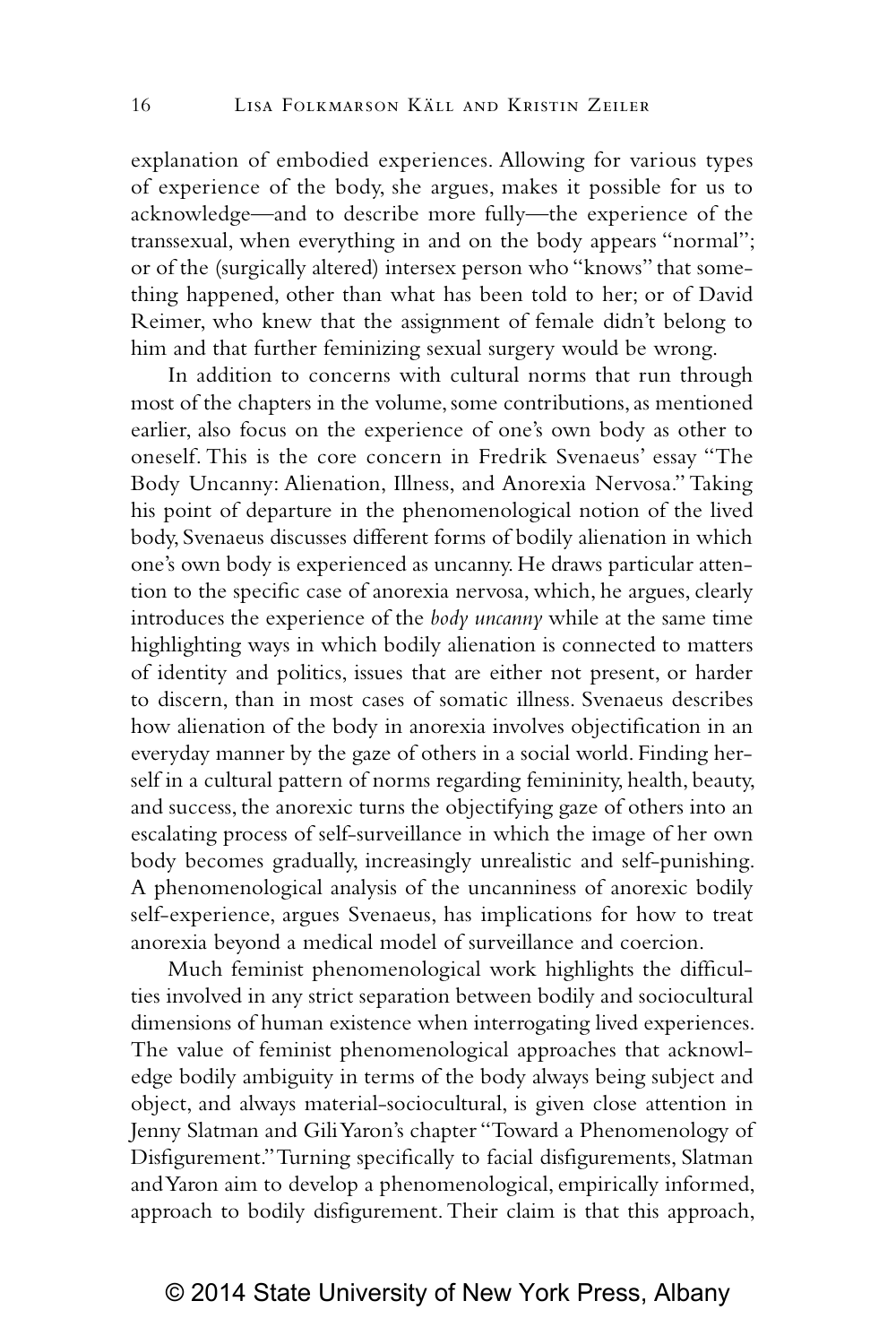which includes the analysis of an individual's embodied self-experience against her or his social-cultural lifeworld, bridges the gap between the realm of the individual and the social. Addressing the double body ontology that is at stake in facial disfigurement, Slatman and Yaron discuss the case of Leah, a facially disfigured woman wearing a facial prosthesis. Leah's story, they argue, not only illustrates the body's double-sided ontology, but also reveals that it is by no means a given, static condition. Slatman and Yaron demonstrate how Leah does not endure her disfigurement passively: coping with her condition means that she develops various ways of "doing" her body anew, which operate both on her body as image and on her body as lived through the condition of appearance. The case of Leah, they contend, illustrates that the impact of disfigurement can only be adequately assessed if we take into account the body's ambiguous ontology.

The three final essays of the volume examine issues of agency and passivity in thought-provoking ways. In the chapter entitled "'She's Research!' Exposure, Epistemophilia, and Ethical Perception through Mike Nichols' *Wit*," Lisa Folkmarson Käll considers the conditions and possibility of ethical perception in relation to the practices of scientific medicine. Through a reading of Mike Nichols' film *Wit*, which is a striking display of the objectification of a human body for scientific purposes, Käll discusses how different forms of exposure lay bare possibilities and limitations of self-objectification and of objectifying frameworks more generally. She argues that the ground for our object-related intentionality and our distancing relation to the world as an object world, as well as to our bodies as objects detached from our minds, is to be found in an original foundational attachment to the world as embodied exposure and openness to experience. Käll identifies this attachment as the site for an ethical relation that is not one of strict separation between autonomous subjects but instead characterized by openness, dependence, and unpredictability. Such an understanding further brings to light the possibility of ethical perception as emerging from the experience of exposure and vulnerability rather than from well-informed deliberation and decision-making. Käll discusses the possibility of moving toward an ethics of exposure on the basis of the display in *Wit* of the failure of ethical perception within the highly controlled clinical research setting of medical science.

The very meaning of passivity is at stake in Cressida Heyes' essay "Anaesthetics of Existence." Heyes turns her attention to the story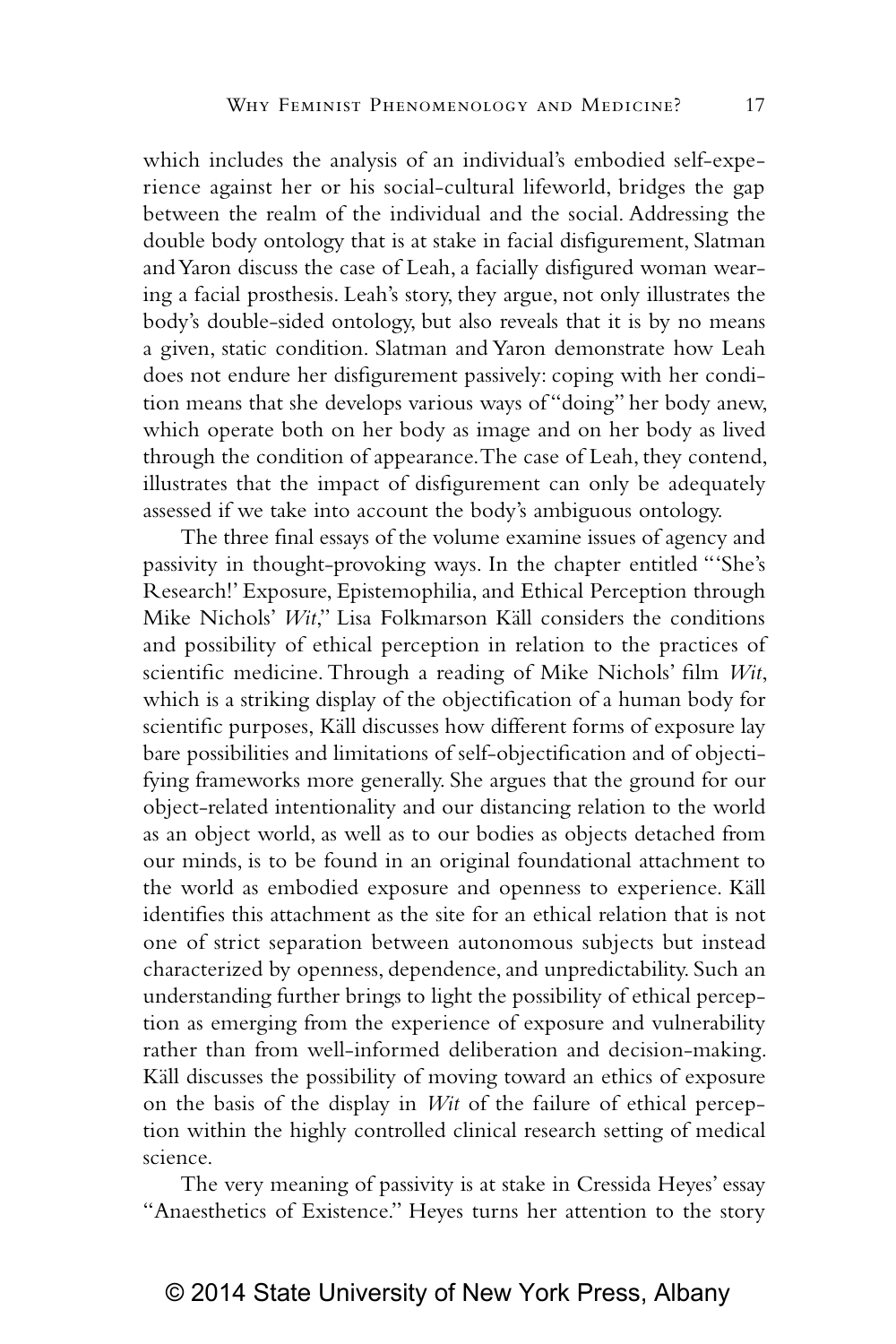of cosmetic surgery devotee Lolo Ferrari who claimed to love the oblivion of general anaesthesia and its capacity to suspend her life, allowing her to wake up transformed without any further exercise of agency. Given our culture's emphasis on maintaining sovereignty over one's life and over the territory of one's body, and the importance of these ideas to feminism, Heyes asks whether Ferrari can be seen as anything other than a passive victim? Asking for the feminist meanings of anaesthesia, where the literal meets the metaphorical, she argues that the lived experience of the loss of sensibility may have a political importance in modulating demands for a perpetually self-creating individual. She also examines how the sovereign subject of late liberal capitalism is required to exercise autonomy iteratively, expressing individuality qua capacity to choose in an interminable series of self-determining moments. "Anaesthetic existence" offers a counterpoint to the exhausting and painful experience of willful selfcreation, Heyes suggests—and an analysis of the lived experience of anaesthesia as exemplified by Lolo Ferrari's descriptions can capture a pervasive, if often despairing, form of resistance to a masculinist insistence on the centrality of the self-making agent.

The final essay of the volume addresses the experience of depression and the possibilities of agency within the midst of the passivity of depression. In her essay "Wandering in the Unhomelike: Chronic Depression, Inequality, and the Recovery Imperative," Abby Wilkerson brings a phenomenological approach to depression into dialogue with feminist disability studies in order to highlight how the burdens of the recovery imperative that dominate discourse on depression interact with gender and other vectors of oppression. The recovery imperative, she argues, implies a particularly heavy burden for members of oppressed groups, who face depressogenic social transactions regularly. According to Wilkerson, oppressed people are not only more vulnerable to depression; if they do become depressed, the ongoing nature of such transactions imposes obstacles to recovery. While arguing that a phenomenological framework offers significant advantages for illuminating possibilities for agency, she also notes that concepts of pathology and normalcy are central in the medicalization and life experience of depression. These concepts require further scrutiny than has yet emerged in phenomenology. Closer attention to social contexts can advance ongoing efforts to critique the medicalization of affect and the normalizing functions of these processes while providing a more detailed account of the majority of cases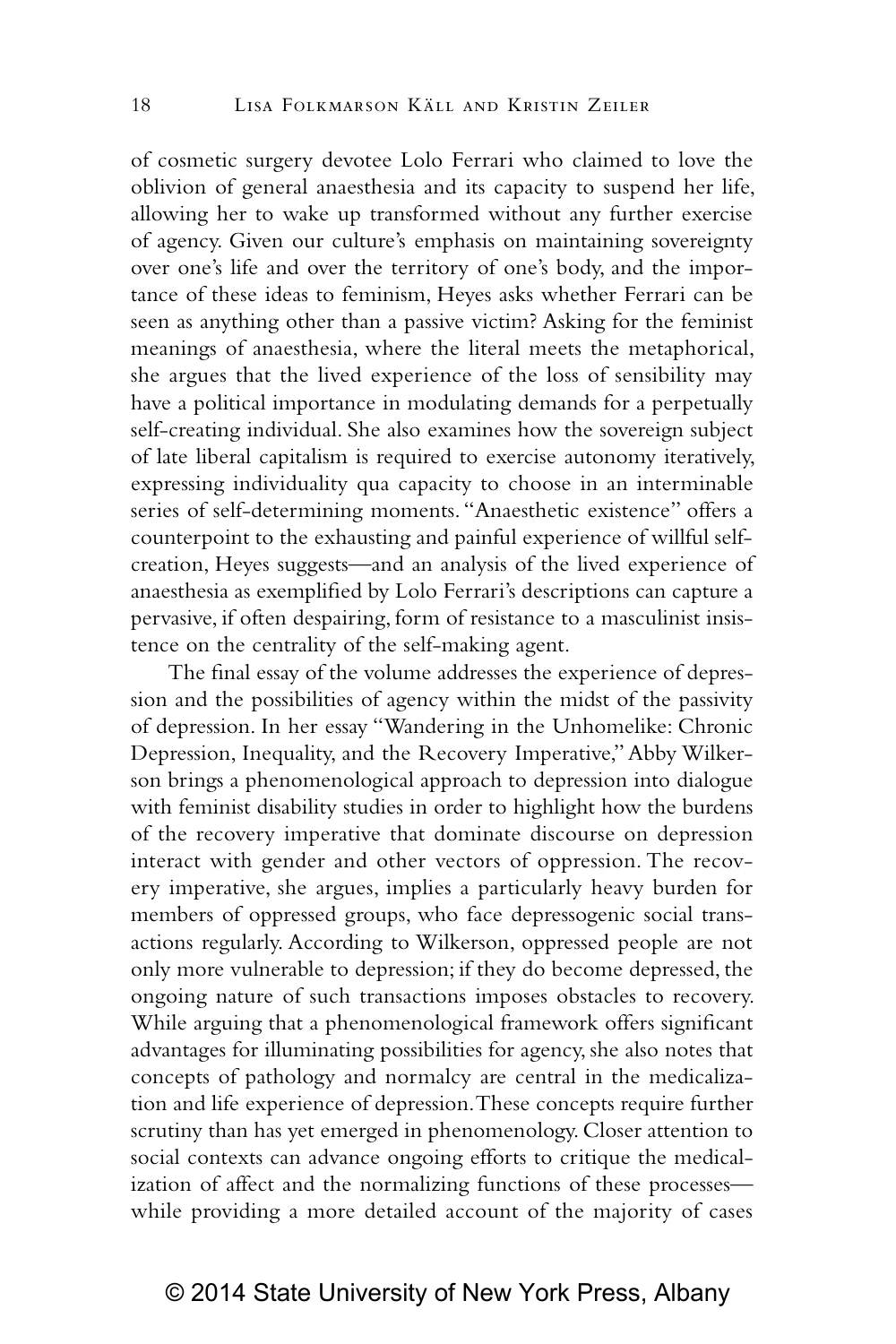of depression. Wilkerson's chapter elaborates a framework that offers ways to recognize and legitimate the suffering of depression, points toward paths for relieving it without reifying conservative notions of pathology, and generates critique toward social change.

By bringing together sophisticated phenomenological insights with concrete human conditions, the essays in this volume demonstrate the depth and richness feminist phenomenological perspectives can offer in relation to medicine. Through careful analysis of experience and its conditions, they uncover taken-for-granted and in this sense "hidden" assumptions, beliefs, and norms that we live by, that we strengthen by repeated action, and that we can sometimes question and radically alter. It is our hope that the collection will contribute to continued interrogation of what feminist phenomenological work in relation to and within the field of medicine might entail and provoke further questions concerning the conditions of normative frameworks and structures of experience.

### *Acknowledgments*

This volume was initiated within the collaborative framework of the research network Humanities Forum: Gender and Health, financed by Riksbankens Jubileumsfond and Linköping University, and the Body/Embodiment Research group in the GenNa Program at the Center for Gender Research, Uppsala University. The contributions within the volume were presented and discussed at the conference Feminist Phenomenology and Medicine in May 2011. We would like to thank all the speakers and participants at the conference for contributing to making it such a successful event. We are also most grateful to Riksbankens Jubileumsfond, the Swedish Council for Working Life and Social Research, the Swedish Research Council, Linköping University, and Uppsala University for the financial support that made this three-day conference possible. Finally, we owe gratitude to Andrew Kenyon and Diane Ganeles at State University of New York Press.

#### *Notes*

1. Such studies can be influenced by a phenomenological emphasis on subjective experience and meaning-making and contribute to